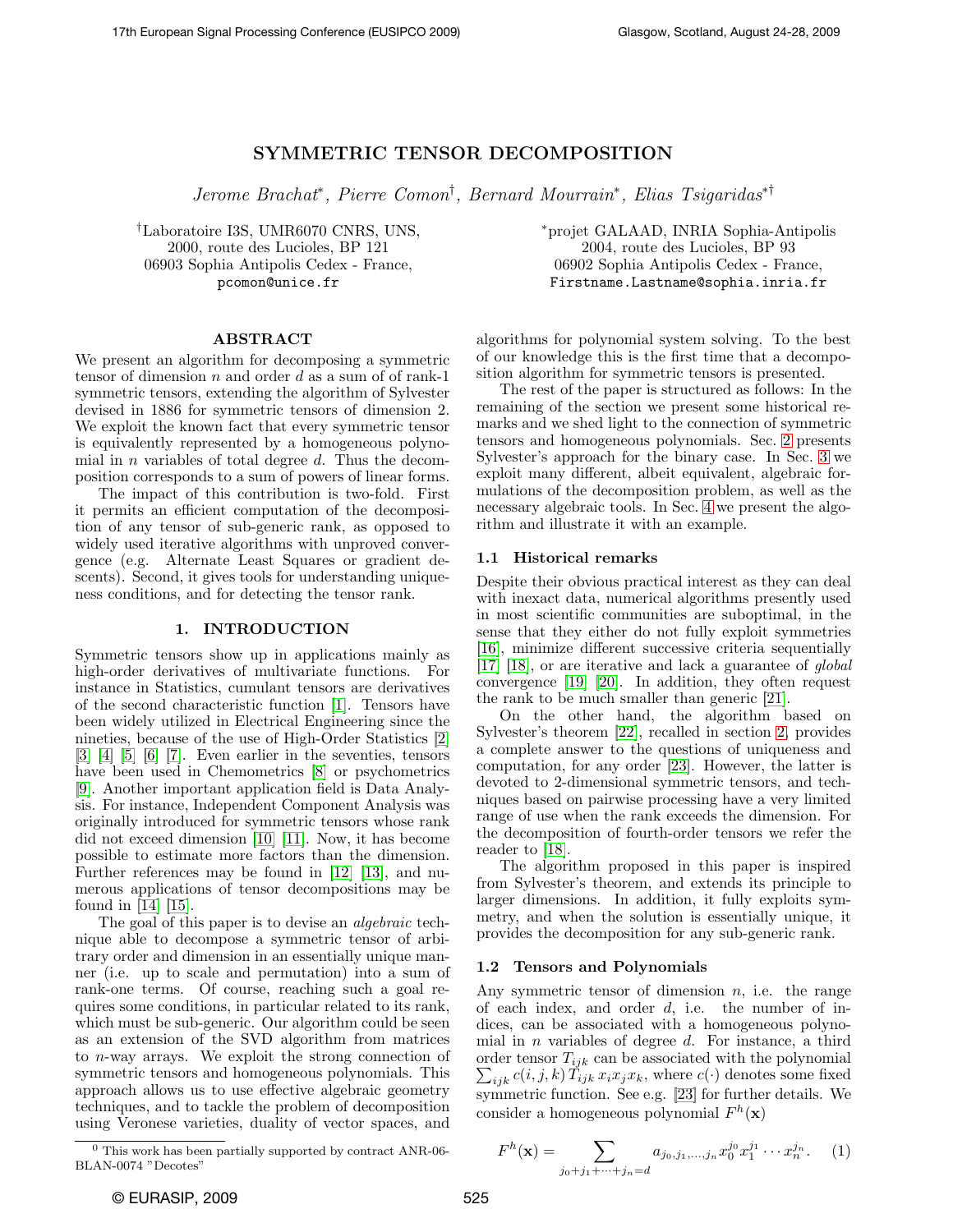Our goal is to compute a decomposition of  $F<sup>h</sup>$  as a sum of dth powers of linear forms,  $F^h$  $(\mathbf{x}) = \sum_{i=1}^{r} \lambda_i (k_{i,0} x_0 + \cdots + k_{i,n} x_n)^d =$  $\sum_{i=1}^r \lambda_i (k_{i,0}x_0 + \cdots + k_{i,n}x_n)^d$  $\lambda_1 \mathbf{k}_1(\mathbf{x})^d + \lambda_2 \mathbf{k}_2(\mathbf{x})^d + \cdots + \lambda_r \mathbf{k}_r(\mathbf{x})^d$ , where  $\lambda_i \in \mathbb{C}$ , such that r is the smallest possible. This smallest r is often referred to as the tensor rank, or sometimes the polynomial width.

Let's see now how the decomposition is made possible in the case of homogeneous polynomials in two variables only.

# 2. THE BINARY CASE

<span id="page-1-0"></span>Let  $p(x_1, x_2) = \sum_{i=0}^{d} {d \choose i} c_i x_1^i x_2^{d-i}$  be a homogeneous polynomial of degree d in 2 variables. Denote  $H[r]$  the Hankel matrix of dimensions  $(d - r + 1) \times (r + 1)$  with entries  $H[r]_{ij} = c_{i+j-2}$ :

$$
H[r] = \left[ \begin{array}{cccc} c_0 & c_1 & \cdots & c_r \\ \vdots & & & \vdots \\ c_{d-r} & \cdots & c_{d-1} & c_d \end{array} \right].
$$

Then we have:

**Sylvester, 1886**  $p(x_1, x_2)$  can be written as a sum of  $d<sup>th</sup>$  powers of r distinct linear forms in  $\mathbb C$  as:

$$
p(x_1, x_2) = \sum_{j=1}^{r} \lambda_j \left( \alpha_j x_1 + \beta_j x_2 \right)^d, \tag{2}
$$

if and only if  $(i)$  there exists a vector  $q$  of dimension  $r + 1$ , with components  $q_\ell$ , such that

$$
H[r] \mathbf{q} = \mathbf{0}.\tag{3}
$$

and (ii) the polynomial  $q(x_1, x_2) = \sum_{\ell=0}^r q_\ell x_1^\ell x_2^{r-\ell}$  admits r distinct roots, i.e. it can be written as  $q(x_1, x_2) = \nabla^r (a * x_1 \cdot a * x_2)$  $\prod_{j=1}^r (\beta_j^* x_1 - \alpha_j^* x_2).$ 

It turns out that the proof of this theorem is constructive [\[24\]](#page-4-23) [\[23\]](#page-4-22) [\[25\]](#page-4-24) and yields the algorithm below.

- <span id="page-1-2"></span>1. Initialize  $r = 0$
- 2. Increment  $r \leftarrow r + 1$
- 3. If the row rank of  $H[r]$  is full, then go to step [2](#page-1-2)
- 4. Else compute a basis  $\{k_1, \ldots, k_l\}$  of the right kernel of  $H[r]$ .
- <span id="page-1-3"></span>5. Specialization (pick a random vector in the kernel):
	- Take a generic vector **q** in the kernel, e.g. **q** =  $\sum u_i$ **k**  $\sum_i \mu_i \mathbf{k}_i$
	- Compute the roots of the associated polynomial  $q(x_1, x_2) = \sum_{\ell=0}^r q_\ell x_1^\ell x_2^{d-\ell}$ . Denote them  $(\beta_j, -\alpha_j)$ , where  $|\alpha_j|^2 + |\beta_j|^2 = 1$ .
	- If the roots are not distinct in  $\mathbb{P}^2$ , try another specialization. If distinct roots cannot be obtained, go to step [2.](#page-1-2)
	- Else if  $q(x_1, x_2)$  admits r distinct roots then compute the coefficients  $\lambda_j$ ,  $1 \leq j \leq r$ , by solving the linear system below

$$
\left[\begin{array}{cccc} \alpha_1^d & \ldots & \alpha_r^d \\ \alpha_1^{d-1}\beta_1 & \ldots & \alpha_r^{d-1}\beta_r \\ \alpha_1^{d-2}\beta_1^2 & \ldots & \alpha_r^{d-1}\beta_r^2 \\ \vdots & \vdots & \vdots \\ \beta_1^d & \ldots & \beta_r^d \end{array}\right] \lambda = \left[\begin{array}{c} c_0 \\ c_1 \\ c_2 \\ \vdots \\ c_d \end{array}\right].
$$

6. The decomposition is  $p(x_1, x_2) = \sum_{j=1}^r \lambda_j \mathbf{k}_j(\mathbf{x})^d$ , where  $\mathbf{k}_i(\mathbf{x}) = (\alpha_i x_1 + \beta_i x_2).$ 

Note that step [5](#page-1-3) is a specialization only if the dimension of the right kernel is larger than one, which will not occur for ranks smaller than generic.

The goal is now to extend this kind of numerical algorithm to polynomials in more variables. This problem was open until now.

# 3. PROBLEM FORMULATIONS

<span id="page-1-1"></span>**Notation.** If  $\mathbf{a} = (a_1, \dots, a_n)$  is a vector in  $\mathbb{N}^n$ , then  $|\mathbf{a}|$  is the sum of its elements, i.e.  $|\mathbf{a}| = \sum_{i=a}^{n} a_i$ . By  $\mathbf{x}^{\mathbf{a}}$ will denote the monomial  $x_1^{a_1} \cdots x_n^{a_n}$ .  $\vec{a_1}$ 

Let R be the ring of polynomials  $\mathbb{C}[x_1, \ldots, x_n],$ while  $R_d$  will denote the vector space of polynomials of (total) degree at most d. The set  $\{x^a\}_{|a|\leq d}$  =  ${x_1^{a_1} \cdots x_n^{a_n}}_{a_1+\cdots+a_n \leq d}$  represents the elements of the monomial basis of the vector space  $R_d$ . It contains  $\binom{n+d-1}{d}$  elements. The corresponding basis of the dual space  $R_d$ , that is the set of linear forms that compute the coefficients of a polynomial in the primal basis, is the set  $\{d^a\}_{|a|\leq d}$ , where  $d^a$ :  $R_d \rightarrow \mathbb{C}$  and

$$
\mathbf{d}^{\mathbf{a}}(f) = \frac{1}{\prod_{i=1}^{n} a_i!} \left( \frac{d^{a_1}}{dx_1} \cdots \frac{d^{a_n}}{dx_n} f \right)(0).
$$
\nThe superscript h denotes the h

The superscript  $h$  denotes the homogeneous version of the polynmomial. Let  $S$  be the set of homogeneous polynomials in  $n + 1$  variables.  $S_d$  represents the homogeneous polynomials of degree d, and  $\mathbb{P}(S_d)$ , the corresponding projective space. Similarly interpretations hold for the dual spaces  $\hat{S}$  and  $\hat{S}_d$ . Analogous to the affine case, we can define primal and dual bases for the homogeneous case.

#### 3.1 Direct approach by polynomial fitting

The first idea is merely to solve, in a given polynomial basis, the polynomial system, induced by the equation

$$
F^h(\mathbf{x}) - \sum_i \mathbf{k}_i(\mathbf{x})^d = 0,
$$

with respect to the coefficients of the linear forms  $\mathbf{k}_i$ . We call this the direct approach. In the tensor framework, even if the rank is supposed to be known, attempts to solve this problem have not entailed efficient algorithms (cf. section [1\)](#page-0-0). In the polynomial framework, it is easy to see that we end up with an over-determined polynomial system of  $\binom{n+d}{d}$  equations in  $r(n + 1)$  unknowns. This description of the problem is not optimal, since it introduces r! redundant solutions corresponding to permutations of the linear forms. Another drawback is that polynomials involved are of degree  $d$  in the coefficients  $k_{i,n}$ , which are too high from the computational point of view. In fact, our approach does not involve the solution of polynomial systems of degree higher than 2.

#### <span id="page-1-4"></span>3.2 Different views using duality

We consider the following Veronese map of degree d

$$
\begin{array}{rcl}\n \nu & : & S_1 \quad \longrightarrow & S_d \\
 & \mathbf{k}(\mathbf{x}) \quad \longmapsto & \mathbf{k}(\mathbf{x})^d.\n \end{array}
$$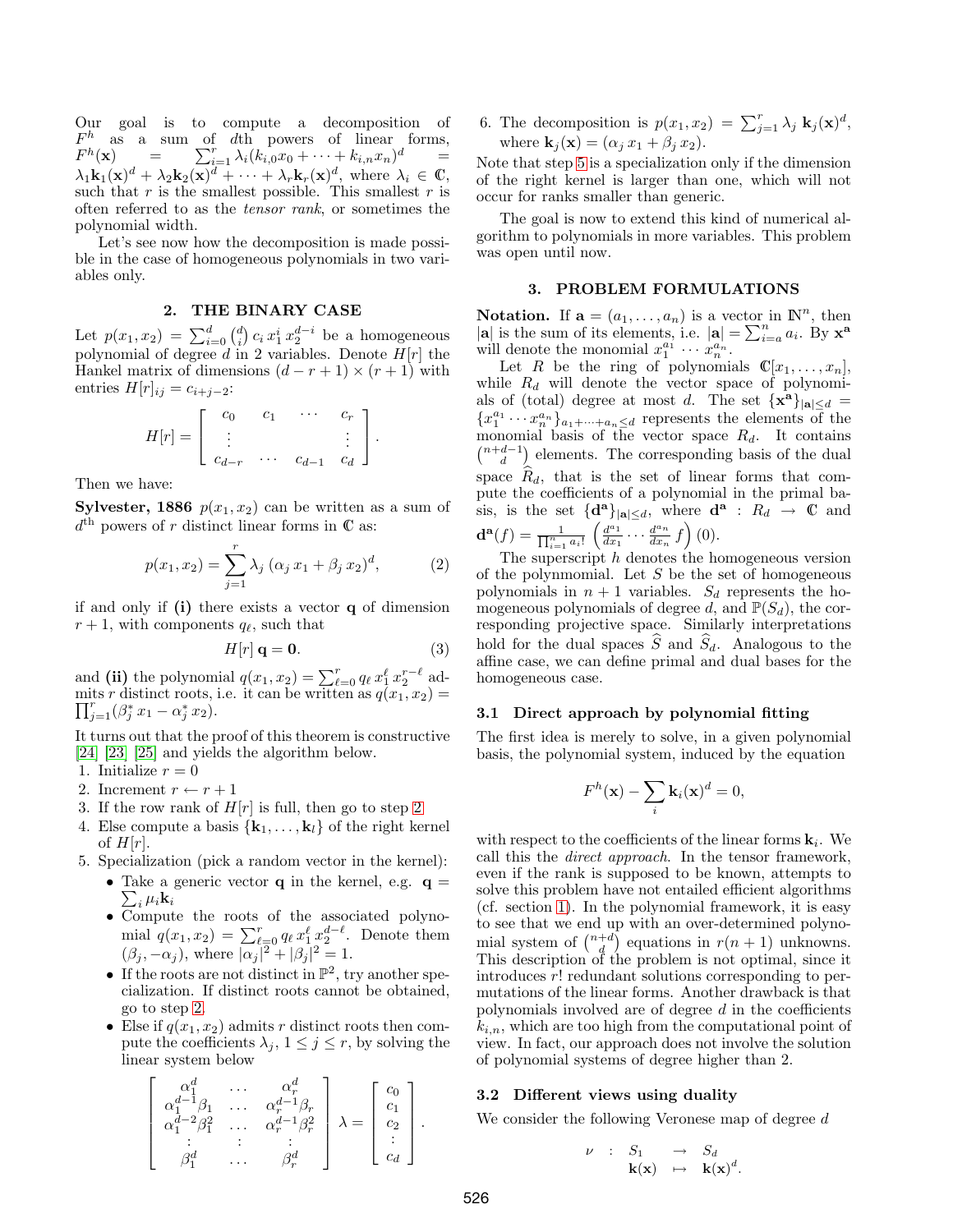which sends a linear (homogeneous) polynomial to its d−th power. Recall that the (monomial) basis of  $S_1$  is the set  $\{x_0, x_1, \ldots, x_n\}$ , while the basis of  $S_d$  is the set  $\{x^a\}_{|a|\leq d} = \{x_0^{a_0}x_1^{a_1}\cdots x_n^{a_n}\}_{a_1+\cdots+a_n=d},$ viz. the set of all the monomials in  $x_0, x_1, \ldots, x_n$ of total degree  $d$ . The cardinality of the basis is  $\binom{n+d}{d} - 1$ . Under the action of  $\nu$ , a linear polynomial  $\mathbf{k}(\mathbf{x}) = k_0 x_0 + \cdots + k_n x_n$  corresponds to  $\mathbf{k}(\mathbf{x})^d =$  $\sum_{i_0+\cdots+i_n=d} {d \choose i_0,\ldots,i_n} k_0^{i_0} \cdots k_n^{i_n} x_0^{i_0} \cdots x_n^{i_n}$ . In terms of vectors,  $\mathbf{k} = [k_0, \dots, k_n]^\top$  corresponds to the vector  $[\ldots, \binom{d}{i_0, \ldots, i_n} k_0^{i_0} \cdots k_n^{i_n}, \ldots]^\top.$ 

Another Veronese map, also of degree d, is

$$
\begin{array}{cccc}\n\delta & : & \mathbb{C}^{n+1} & \to & \widehat{S}_d \\
& \mathbf{z} & \mapsto & \mathbb{1}_{\mathbf{z}},\n\end{array}
$$

which sends a point  $z = (z_0, z_1, \ldots, z_n)$  to  $[\ldots, z_0^{i_0} \cdots z_n^{i_n}, \ldots]$ . Recall that the linear functionals  $\{ \mathbf{d}^{\mathbf{a}} \}_{|\mathbf{a}| = d}$  consist a basis of  $\widehat{S}_d$ . It holds that  $S_1 \cong \mathbb{C}^{n+1}$ . The map  $\tau$ :

$$
\tau : \widehat{S}_d \rightarrow S_d
$$

$$
[\ldots, z_0^{i_0} \ldots z_n^{i_n}, \ldots]^\top \mapsto [\ldots, \binom{d}{i_0, \ldots, i_n} z_0^{i_0} \ldots z_n^{i_n}, \ldots]^\top
$$

is an isomorphism. The map remains an isomorphism even if we restrict it to the images of the maps  $\nu$  and  $\delta$ , that is  $\nu(S_1)$  and  $\delta(\mathbb{C}^n)$ , respectively. The inverse of  $\tau$ is the map  $\tau^{-1}: S_d \to \hat{S}_d$ . Consider a polynomial in  $S_d$ , that is the d–th power of a linear form, say  $\mathbf{k}(\mathbf{x})^d$ . If we apply the map  $\tau^{-1}$  to this polynomial, then we have that  $\tau^{-1}(\mathbf{k}(\mathbf{x})^d) = \mathbb{1}_{\mathbf{k}}$ ; that is the linear form that gives the evaluation of a polynomial (homogeneous of degree d) over the point  $\mathbf{k} = [k_0, k_1, \dots, k_n]^\top$ .

Let us now revisit the problem of decomposition. Initially we are given a polynomial  $F^h(\mathbf{x}) \in S_d$ . The decomposition  $\overline{F}^h(\mathbf{x}) = \sum_{i=1}^r \lambda_i \mathbf{k}_i(\mathbf{x})^d$  corresponds to a secant variety in  $\nu(S_1) \subset S_d$ . Using the properties of the isomorphism  $\tau$  and its inverse we can gain another view of the problem. If we apply  $\tau^{-1}$  to  $F^h$  we compute its dual, that is  $\Phi = \tau^{-1}(\bar{F}^h)$ . The decomposition of the latter, i.e.  $\Phi = \sum_{i=1}^r \lambda_i \mathbb{1}_{\mathbf{k}_i}$ , is a linear combination of elements in  $\delta(\mathbb{C}^n)$  $) \subset R_d$ .

Overall, it holds that  $\tau^{-1}(F^h(\mathbf{x})) =$  $\tau^{-1}\left(\sum_{i=1}^r \lambda_i \, \mathbf{k}_i(\mathbf{x})^d\right) \quad = \quad \sum_{i=1}^r \lambda_i \tau^{-1}(\mathbf{k}_i(\mathbf{x})^d)$  $\sum$  $\begin{array}{lll} \tau^{-1}\left(\sum_{i=1}^r\lambda_i\,\mathbf{k}_i(\mathbf{x})^d\right)&=&\sum_{i=1}^r\lambda_i\tau^{-1}(\mathbf{k}_i(\mathbf{x})^d)&=&\ \sum_{i=1}^r\lambda_i\mathbb{1}_{\mathbf{k}_i}\,=\,\Phi. &\text{Moreover, }\tau(\Phi)=\tau\left(\sum_{i=1}^r\lambda_i\mathbb{1}_{L_i}\right)=\ &\sum_{i=1}^r\lambda_i\tau(\mathbb{1}_{\mathbf{k}_i})=\sum_{i=1}^r\lambda_i\mathbf{k}_i(\mathbf{x})^d=F^h(\mathbf{x}). \end{array}$ 

All the previous views of the decomposition problem are equivalent. The results obtained for any of them could be translated for the other.

# <span id="page-2-1"></span>3.3 Quotient algebra and duality

The idea of the algorithm is to exploit the properties of  $\Phi \in \mathbb{R}$ , that we assume that is known up to degree d. More precisely, we consider the symmetric bilinear form  $\mathbb{H}_{\Phi} : (p,q) \mapsto \Phi(p \, q)$ , the matrix of which in the monomial basis is  $(\Phi(\mathbf{x}^{\mathbf{a}+\mathbf{b}}))_{\mathbf{a},\mathbf{b}\in\mathbb{N}^n}$ . Let  $I_{\Phi}$  be the kernel of  $H_{\Phi}$ .

**Proposition 3.2** If  $\Phi = \sum_{i=1}^r \lambda_i \mathbb{1}_{\mathbf{k}_i}$  with  $\lambda_i \neq 0$  and  $\mathbf{k}_i \in \mathbb{C}^n$ , then  $p \in I_{\Phi}$  iff  $p(\overrightarrow{\mathbf{k}_i}) = 0$  for  $i = 1, \ldots, r$ .

In other words, the common roots of all the polynomials in  $I_{\Phi}$  define the linear terms in the tensor decomposition of F.

In order to compute the zeros of  $I_\Phi$ , we may use a well-known theorem (see e.g. [\[26,](#page-4-25) [27,](#page-4-26) [28\]](#page-4-27)), which we apply to the zero-dimensional ideal  $I_{\Phi}$ :

**Theorem 3.3** The eigenvalues of the matrices  $\mathbb{M}_a$  and  $\mathbb{M}_a^{\top}$ , of the linear operators that correspond to the multiplication by a in R modulo  $I_{\Phi}$ , and its transposed, are  $\{a(\mathbf{k}_1), \ldots, a(\mathbf{k}_r)\}\$ . The common eigenvectors of the matrices  $(\mathbb{M}_{x_i}^{\top})_{1 \leq i \leq n}$  are (up to a scalar)  $\mathbb{1}_{\mathbf{k}_i}$ ,  $i=1,\ldots,r.$ 

If we denote by  $\mathbb{H}_{\Phi}^E$  the restriction of  $\mathbb{H}_{\Phi}$  to a vector space E of dimension r on which  $H_{\Phi}$  is invertible, we have the relation  $\mathbb{H}_{a \star \Phi}^E = \mathbb{M}_a^{\top} \mathbb{H}_{\Phi}^E$ , where  $\mathbb{H}_{a \star \Phi} : (p, q) \mapsto$  $\Phi(a p q)$ . Thus the solution of the generalized eigenvalue problem  $(\mathbb{H}_{a \star \Lambda}^E - \zeta \mathbb{H}_{\Lambda}^E)$ **v** = 0 yields the eigenvector  $\mathbb{H}_{\Lambda}^E$  v of  $\mathbb{M}_a^{\top}$ , which are by Th. [3.3,](#page-2-1) the evaluations  $\mathbb{1}_{\mathbf{k}_i}$ . From these eigenvectors, we deduce the linear factors in the tensor decomposition. The coefficients  $\lambda_i$  $(i = 1, \ldots, r)$  can then be computed by solving a linear system of size r.

#### 4. ALGORITHM

<span id="page-2-0"></span>The algorithm that we will present for decomposing a symmetric tensor as sum of rank 1 symmetric tensors generalizes the algorithm of Sylvester [\[24\]](#page-4-23), devised for dimension 2 tensors, see also [\[29\]](#page-4-28).

## 4.1 Overview

Algorithm 1: SYMMETRIC TENSOR DECOMPOSITION Input: A homogeneous polynomial  $f(x_0, x_1, \ldots, x_n)$  of degree d. **Output:** A decomposition of  $f$  as  $f = \sum_{i=1}^r \lambda_i \mathbf{k}_i(\mathbf{x})^d$  with r minimal. - Compute the coefficients of  $f^*$ :  $c_{\alpha} = a_{\alpha} \left(\frac{d}{\alpha}\right)^{-1}$ , for  $|\alpha| \leq d$ ,  $\alpha = (\alpha_1, \ldots, \alpha_n);$  $-r := 1;$ – Repeat 1. Compute a set B of monomials of degree  $\leq d$ connected to 1 with  $|B| = r$ ; 2. Find parameters **h**<sub>1</sub>s.t.  $det(\mathbb{H}_{\Phi}^{B}) \neq 0$  and the operators  $\mathbb{M}_i = \mathbb{H}_{x_i \Phi}^B (\mathbb{H}_{\Phi}^B)^{-1}$  commute. 3. If there is no solution, restart the loop with  $r := r + 1.$ 4. Else compute the  $n \times r$  eigenvalues  $\zeta_{i,j}$ and the eigenvectors  $\mathbf{v}_j$ , s.t.  $\mathbb{M}_i \mathbf{v}_j = \zeta_{i,j} \mathbf{v}_j$ ,

$$
i=1,\ldots,n, j=1,\ldots,r.
$$

until the eigenvalues are simple.

– Solve the linear system in  $(\lambda_j)_{j=1,\ldots,k}$ :  $\Phi = \sum_{j=1}^r \lambda_j \mathbf{1}_{\mathbf{v}_j}$  where  $\mathbf{v}_j \in \mathbb{K}^n$  are the eigenvectors found in step 4.

Let us briefly comment on the computation process. A basis connected to 1, is a basis containing 1 where each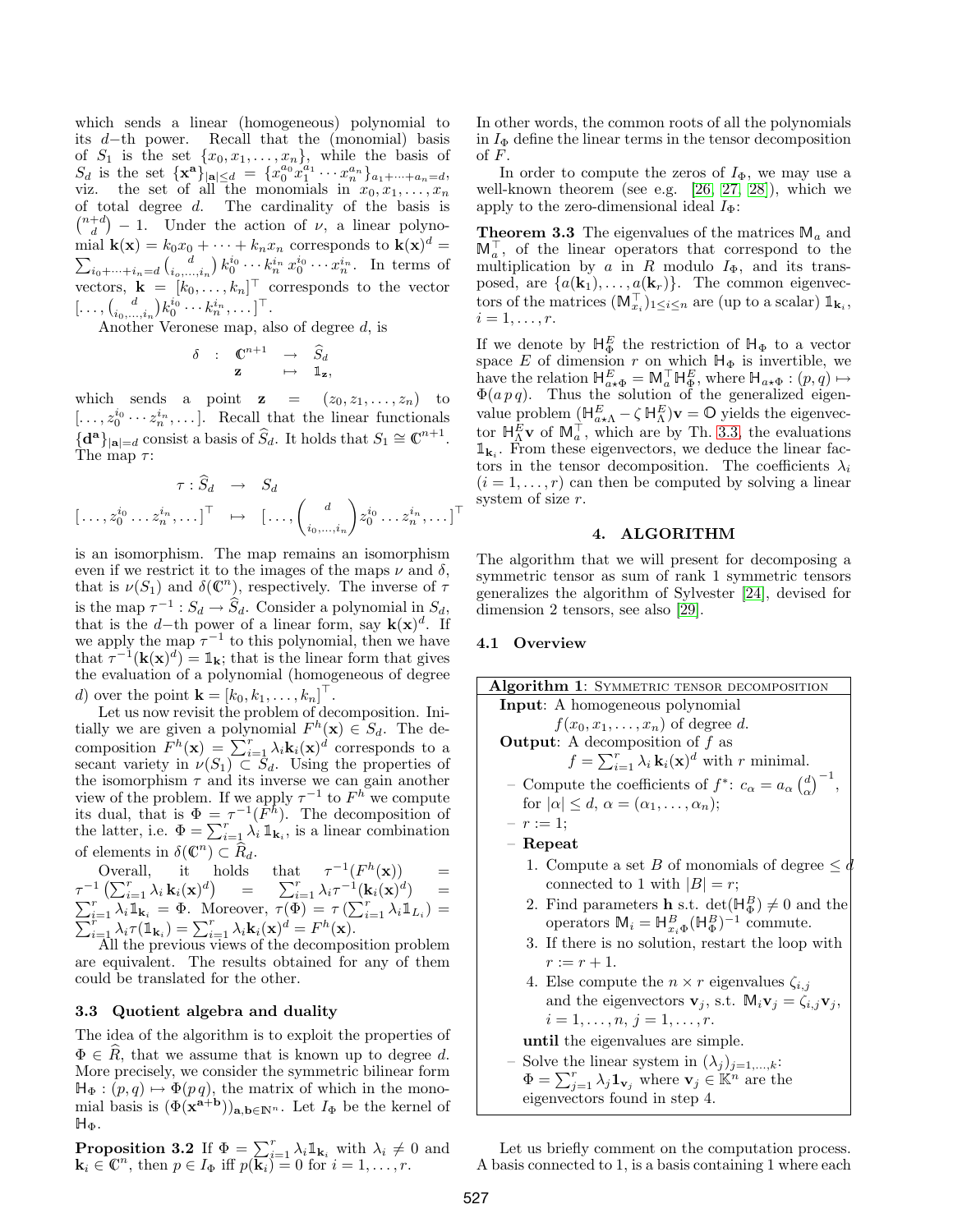element different from 1, is the product of a variable by another element of the basis. Consider the homogeneous polynomial  $f(\mathbf{x})$  in [\(1\)](#page-0-1) that we want to decompose. We may assume without loss of generality, that for at least one variable, say  $x_0$ , all its coefficients in the decomposition are non zero, i.e.  $k_{i,0} \neq 0$ , for  $1 \leq i \leq r$ . We dehomogenize  $f$  with respect to this variable and we denote this polynomial by  $f^a := f(1, x_1, \ldots, x_n)$ . We want to decompose the polynomial  $f^a(\mathbf{x}) \in R_d$ as a sum of powers of linear forms, i.e.  $f(\mathbf{x}) =$  $\sum_{i=1}^r \lambda_i (1 + k_{i,1}x_1 + \cdots + k_{i,n}x_n)^d = \sum_{i=1}^r \lambda_i \mathbf{k}_i(\mathbf{x})^d.$ Equivalently, we want to decompose its corresponding dual element  $f^* \in \hat{R}_d$  as a linear combination of evaluations over the distinct points  $\mathbf{k}_i := (k_{i,1}, \dots, k_{i,n})$ :  $f^* = \sum_{i=1}^r \lambda_i \mathbb{1}_{\mathbf{k}_i}$  (we refer the reader to the end of Section [3.2\)](#page-1-4).

Assume that we know the value of r. If we know the value of  $\Phi$  on polynomials of degree high enough, it allows us to compute the tables of multiplication modulo the kernel of  $H_{\Phi}$ . By Theorem [3.3,](#page-2-1) if we solve the generalized eigenvector problem  $(\mathbb{H}_{x_1\star\Phi}-\zeta\,\mathbb{H}_\Phi)\mathbf{v}=\mathbb{O},$ then we can recover the points of evaluation  $\mathbf{k}_i$ . By solving a linear system, we will then deduce the value of  $\lambda_i, \ldots, \lambda_r$ . For certain (big) values of r it can happen that not all the elements of the corresponding matrices are known. In this case, we use the property that the matrices of multiplication commute, and we form a system, the solutions of which are these unknown elements. We refer the reader to [\[12,](#page-4-11) [13\]](#page-4-12) for details, and we present an example to illustrate the algorithm.

### 4.2 Example

(1) Convert the symmetric tensor to the corresponding homogeneous polynomial.

Assume that we are given a tensor of dimension 3 and order 5, and that the corresponding homogeneous polynomial is  $f = -1549440 x_0 x_1 x_2^3 + 2417040 x_0 x_1^2 x_2^2 +$  $\frac{166320 x_0^2 x_1 x_2^2}{x_0^2 x_1^2}$  - 829440  $x_0 x_1^3 x_2$  - 5760  $x_0^3 x_1 x_2$  - $222480 x_0^2 x_1^2 x_2 + 38 x_0^5 - 497664 x_1^5 - 1107804 x_2^5$  –  $120 x_0^4 x_1 + 180 x_0^4 x_2 + 12720 x_0^3 x_1^2 + 8220 x_0^3 x_2^2$  $34560 x<sub>0</sub><sup>2</sup>x<sub>1</sub><sup>3</sup> - 59160 x<sub>0</sub><sup>2</sup>x<sub>2</sub><sup>3</sup> + 831840 x<sub>0</sub>x<sub>1</sub><sup>4</sup> + 442590 x<sub>0</sub>x<sub>2</sub><sup>4</sup> 5591520 x_1^4 x_2 + 7983360 x_1^3 x_2^2 - 9653040 x_1^2 x_2^3 +$  $5116680 x_1x_2^4$ .

(2) Compute the matrix of the linear form.

We form  $a\binom{n+d-1}{d}\times\binom{n+d-1}{d}$  matrix, the rows and the columns of which correspond to the evaluation of the dual of the polynomial over all the monomial  $\{x^a\}_{|a|\leq d}$ , using the map  $a_{j_0 j_1 ... j_n} \mapsto a_{j_0 j_1 ... j_n} \frac{j_0! j_1! ... j_n!}{d!}$ , where  $a_{j_0 j_1 \dots j_n}$  is the coefficient of the monomial  $x_1^{j_0} \cdots x_n^{j_n}$ . Part of the corresponding matrix follows.

|         | $x_1$    | $x_2$    | $x_1^2$    | $x_1x_2$   | $x_2^2$    | $x^3$       |
|---------|----------|----------|------------|------------|------------|-------------|
| 38      | $-24$    | 36       | 1272       | $-288$     | 822        | $-3456$     |
| $-24$   | 1272     | $-288$   | $-3456$    | $-7416$    | 5544       | 166368      |
| 36      | $-288$   | 822      | $-7416$    | 5544       | $-5916$    | $-41472$    |
| 1272    | $-3456$  | $-7416$  | 166368     | $-41472$   | 80568      | $-497664$   |
| $-288$  | $-7416$  | 5544     | $-41472$   | 80568      | $-77472$   | $-1118304$  |
| 822     | 5544     | $-5916$  | 80568      | $-77472$   | 88518      | 798336      |
| $-3456$ | 166368   | $-41472$ | $-497664$  | $-1118304$ | 798336     | $h_{6,0,0}$ |
| $-7416$ | $-41472$ | 80568    | $-1118304$ | 798336     | $-965304$  | $h_{5,1,0}$ |
| 5544    | 80568    | $-77472$ | 798336     | $-965304$  | 1023336    | $h_{4,2,0}$ |
| $-5916$ | $-77472$ | 88518    | $-965304$  | 1023336    | $-1107804$ | $h_{3,3,0}$ |

The whole matrix is  $21 \times 21$ . For reasons of space we present only the first 7 columns. Notice that we do not know the elements in some positions of the matrix (in the 7th column). In general we do not know the elements that correspond to monomials with (total) degree higher than 5.

(3) Extract a principal minor of full rank.

We should re-arrange the rows and the columns of the matrix so that the first principal minor is of full rank, r. We call this minor  $H_{\Phi}$ . In order to do that we try to put the matrix in row echelon form, using elementary row and column operations. In our example the  $4 \times 4$ principal minor is of full rank, so there is no need for re-arranging the matrix. The matrix  $H_{\Phi}$  is

|              | 38   | $-24$   | 36      | 1272    |
|--------------|------|---------|---------|---------|
|              | - 24 | 1272    | $-288$  | $-3456$ |
| $H_{\Phi} =$ | 36   | $-288$  | 822     | $-7416$ |
|              | 1272 | $-3456$ | $-7416$ | 166368  |

Notice that the columns of the matrix correspond to the monomials  $\{1, x_1, x_2, x_1^2\}.$ 

(4) We compute the "shifted" matrix  $\mathbb{H}_{x_1\star\Phi}$ .

If the columns of  $H_{\Phi}$  correspond to set of some monomials, say  $\{x^{\mathbf{a}}\}$ , then the columns of  $\mathbb{H}_{x_1 \star \Phi}$  correspond to the set of monomials  $\{x_1 \times^{\mathbf{a}}\}$ . In our example

$$
\mathbb{H}_{x_1 \star \Phi} \left[ \begin{array}{cccc} -24 & 1272 & -288 & -3456 \\ 1272 & -3456 & -7416 & 166368 \\ -288 & -7416 & 5544 & -41472 \\ -3456 & 166368 & -41472 & -497664 \end{array} \right],
$$

the columns of which correspond to the monomials  $\{x_1, x_1^2, x_1x_2, x_1^3\}$ the monomials of  $H_{\Phi}$ ,  $\{1, x_1, x_2, x_1^2\}$ , multiplied by  $x_1$ .

We assume for the moment that all the elements of the matrices  $H_{x_1\star\Phi}$  and  $H_{\Phi}$  are known. If this is not the case, then we can compute the unknown entries of the matrix, using necessary and sufficient conditions of the quotient algebra; it holds that  $\mathbb{M}_{x_i} \mathbb{M}_{x_j} - \mathbb{M}_{x_j} \mathbb{M}_{x_i} = \mathbb{O}$ . We refer the reader to [\[12\]](#page-4-11) for details.

(5) We solve the equation  $(\mathbb{H}_{x_1\star\Phi}-\zeta\mathbb{H}_{\Phi})\mathbf{v}=0.$ 

We solve the generalized eigenvalue/eigenvector problem using one of the well-known techniques [\[30\]](#page-4-29). We multiply the (generalized) eigenvectors by  $H_{\Phi}$  and we normalize the resulting vectors so that the first element is 1, and we read the solutions from the coordinates of the (normalized) eigenvectors, according to Th. [3.3.](#page-2-1) In our example the normalized eigenvectors are

| 12 | 12           |   | "  |  |
|----|--------------|---|----|--|
|    | $^{\rm -13}$ | 2 | כי |  |
|    |              |   |    |  |

The coordinates of the eigenvectors correspond to the elements  $\{1, x_1, x_2, x_1^2\}$ . Thus, we can recover the coefficients of  $x_1$  and  $x_2$  in the decomposition from coordinates of the eigenvectors. Thus, The polynomial admits a decomposition  $f = \lambda_1(x_0 - 12x_1 - 3x_2)^5 + \lambda_2(x_0 - 2x_1 +$  $(3x_2)^5 + \lambda_3(x_0 + 2x_1 + 3x_2)^5 + \lambda_4(x_0 + 12x_1 - 13x_2)^5$ .

It remains to compute  $\lambda_i$ 's. We can do this easily by solving an over-constrained linear system, which we know that always has a solution, since the decomposition exists. Doing that, we deduce that  $\lambda_1 = 5, \lambda_2 = 15$ ,  $\lambda_3 = 15$  and  $\lambda_4 = 3$ . We obtain the following minimum decomposition of the polynomial as a sum of powers of linear forms:  $f = 5(x_0 - 12x_1 - 3x_2)^5 + 15(x_0 - 2x_1 +$  $(3x_2)^5 + 15(x_0 + 2x_1 + 3x_2)^5 + 3(x_0 + 12x_1 - 13x_2)^5$  that is the corresponding tensor is of rank 4.